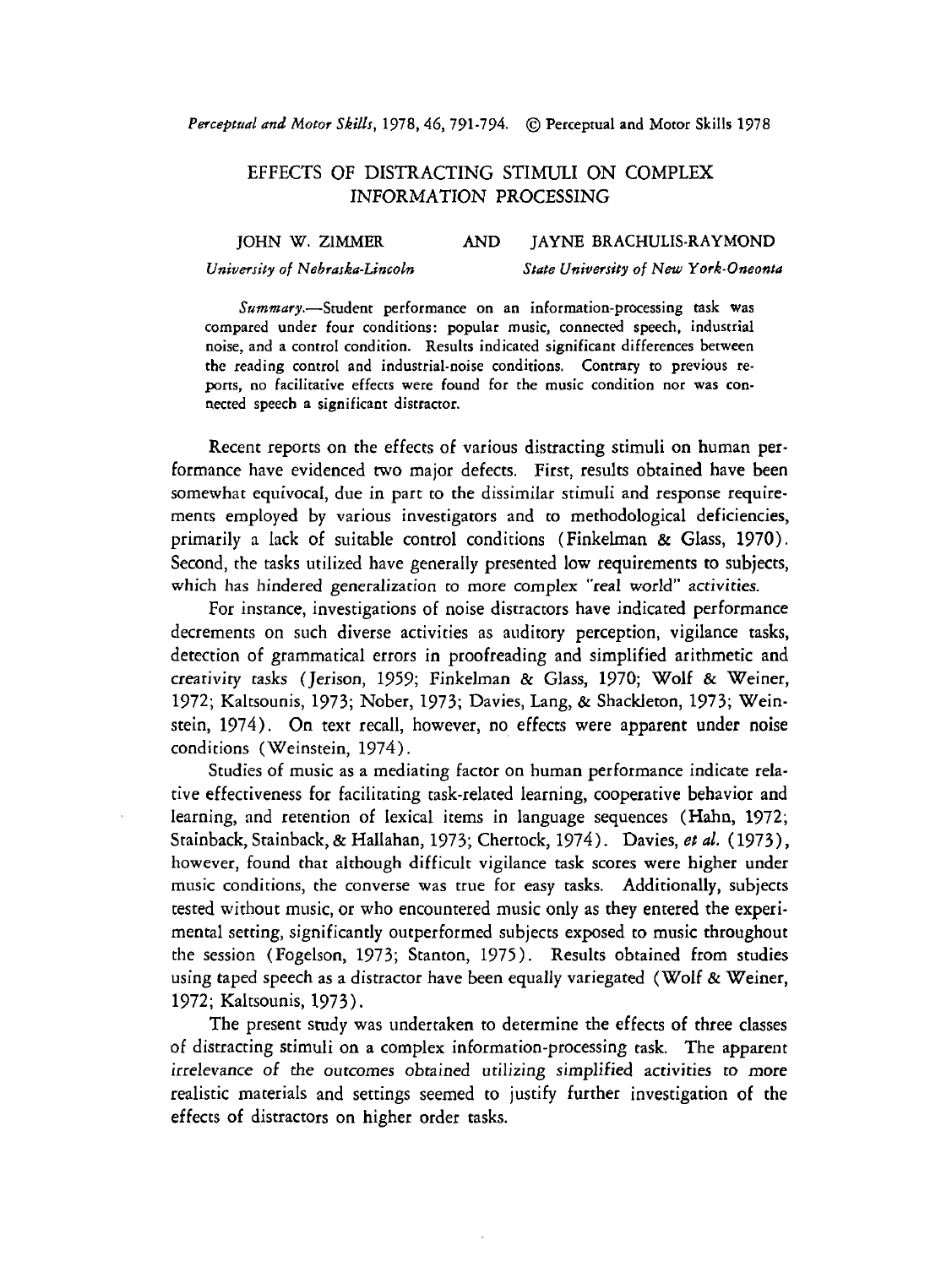Method.-Fifty-four subjects, reporting to pre-scheduled 45-min. periods, were randomly assigned in small groups to one of four study conditions.

Materials employed were prose passages developed by Bruning ( 1968a), with an extensive history of use in learning/memory investigations (Bruning, 1968b; Rickards & DiVesta, 1974; Rickards, 1976). Each of the 50 text paragraphs consisted of a superordinate statement derived from three specific or subordinate level sentences describing various aspects of a fictitious African nation. Materials were presented in' booklet form, two text paragraphs to a printed page, with sequences randomized for each subject.

Three types of distracting stimuli were utilized, connected speech, popular music, and intermittent industrial noises, all presented at a constant  $db$  level via cassette recorder. **A** reading control group encountered only familiar ambient background noise present in the lab.

As text booklets were distributed, subjects were instructed to begin reading as quickly and carefully **as** possible while the distracting stimuli were introduced. Following completion of a mask questionnaire regarding their ability to concentrate during the task, a 72-item posttest sampling both superordinate and subordinate levels **of** information was unexpectedly administered.

Results.--One-way analyses of variance across groups on over-all scores  $(F_{3,50} = 1.99, p < .15)$ , superordinate level test items  $(F_{3,50} = 1.98, p < .15)$ .15), and subordinate level scores ( $F_{3,50} = 1.59$ ,  $p < .15$ ) were nonsignificant. However, with the marked mean differences obtained between scores for subjects in industrial noise and reading control conditions  $post$  hoc analyses were conducted to assess whether or not these differences were significant. Total score ( $t = 2.45$ , 28 df,  $p < .05$ ), as well as superordinate ( $t = 2.18$ , 28 df,  $p < .05$ ), and subordinate test components  $(t = 2.43, 28 \text{ df}, p < .05)$  evidenced significant differences. No other comparisons were significant, however.

Relative to a major focus of the investigation, our results yielded no significant differences between the music condition and the reading conuol group, contrary to data reported by Hahn (1972), Stanton (1975), and others (Jerison, 1959; Kaltsounis, 1973), suggesting that with more complex processing tasks the facilitative effects of music on performance may not be present. Noise

| TABLE 1                                           |  |  |  |  |  |  |  |
|---------------------------------------------------|--|--|--|--|--|--|--|
| MEANS AND STANDARD DEVIATIONS OF SUBJECTS' SCORES |  |  |  |  |  |  |  |

| Conditions              | Over-all |       | Subordinate |      | Superordinate |      |
|-------------------------|----------|-------|-------------|------|---------------|------|
|                         | М        | SD    | Μ           | SD   | М             | SD   |
| <b>Reading Control</b>  | 47.70    | 9.96  | 21.53       | 3.97 | 26.18         | 6.44 |
| <b>Industrial Noise</b> | 38.00    | 11.80 | 17.15       | 5.54 | 20.85         | 6.50 |
| Music                   | 43.62    | 7.90  | 19.85       | 4.33 | 23.77         | 4.34 |
| Speech                  | 43.72    | 11.65 | 19.45       | 5.05 | 24.27         | 7.99 |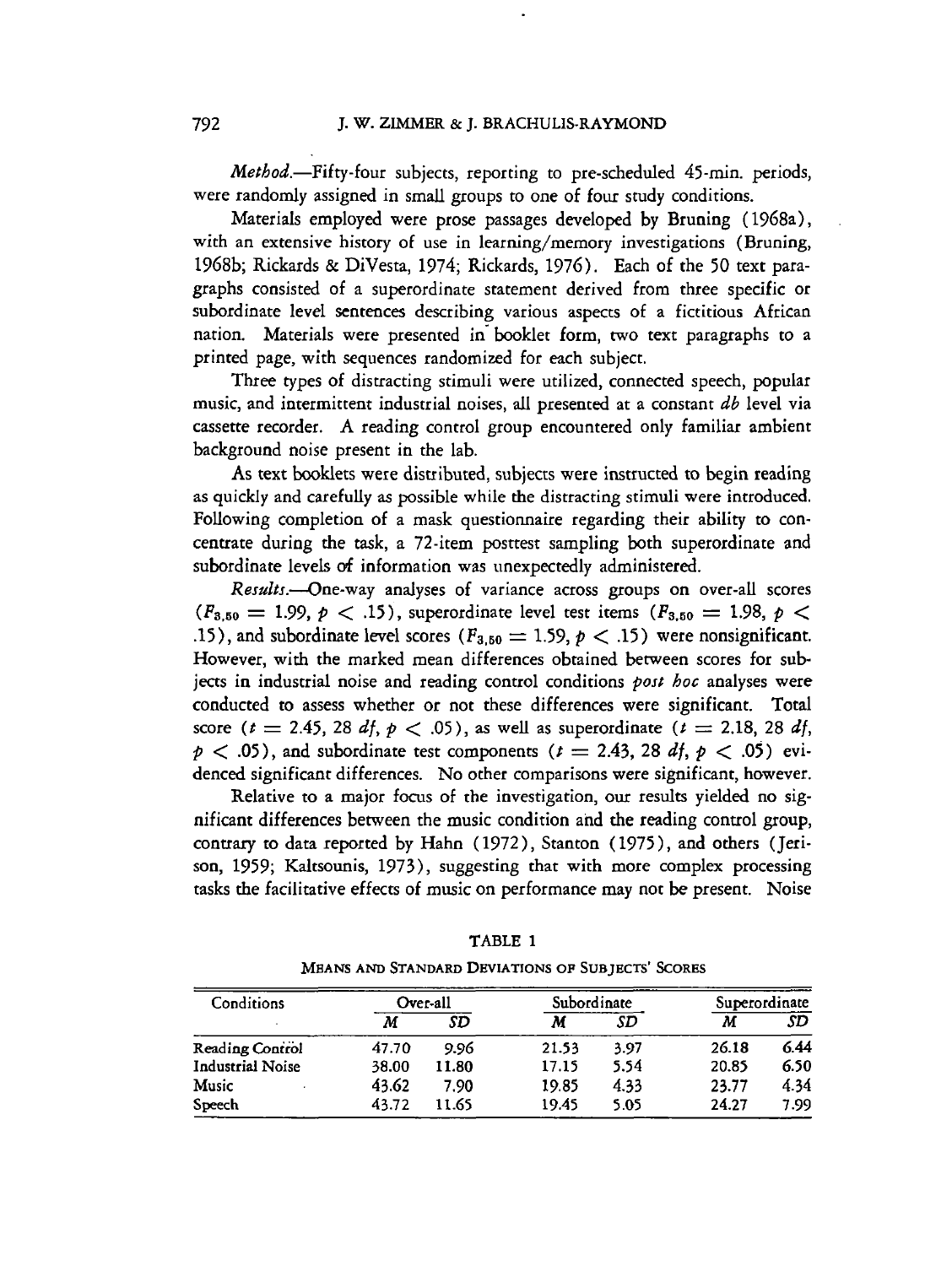condition results, however, do confirm previous research (Finkelman & Glass, 1970; Nober, **1973;** Davies, Lang, & Shackleton, 1973). Finally, the speech group, while partially distracted during the task, performed somewhat better on the posttest than either the noise or, surprisingly, the music condition.

The lack of facilitative effects for the music condition may, in part, be attributable to habituation as proposed by Culbert and Posner **(1960)** in that students appear able to "gate out" familiar stimuli, e.g., music, while studyingespecially when processing materials approaching those normally encountered in academic settings. Wolf and Weiner (1972) and Kaltsounis **(1973)** in studies employing simpler tasks arrived at similar conclusions.

Methodologically testing a variety of potentially distracting stimuli attains importance when more complex information-processing activities, not simple repetitive tasks, are utilized, insofar as these complex tasks approach those performed in academic or technical settings. Few pursuit-rotor or digit-counting tasks exist in "real world" settings, but reading and retaining memos, lessons, etc., are integral parts of the daily regimen of these situations. The relatively pronounced disruptive effects of noise distractors in the present study support Knirk's (1970) contention that the acoustic environment must be considered in, for example, educational settings.

## **REFERENCES**

- BRUNING, R.H. The effects of intra-paragraph organization and level of adjunct questioning on learning from written materials. Unpublished doctoral dissertation, Univer. of Nebraska, **1968.** (a)
- BRUNING, R.H. The effects of review and test-like events within the learning of prose materials. *Journul of Educatiorurl Psychology,* **1968, 59, 16-19.** (b)
- CHERTOCK, S. L. Effect of music on cooperative problem solving by children. *Psrceptud*  **and** *Motor Skills,* **1974, 39, 986.**
- CULBBRT, S. S., & POSNBR, M. I. Human habituation to an acoustical energy distribution spectnun. *Journal of Applied Psychology,* **1960.** *44,* **263-266.**
- **DAVIBS, D. R., LANG,** L., & SHACKLETON, V. J. The effects of music and task difficulty on performance at a visual vigilance task. *British Journal of Psychology,* **1973, 64, 383-389.**
- FINKELMAN, J. M., & GLASS, D. C. Reappraisal of the relationship between noise and human performance by means of a subsidiary task measure. *Joarnul of Applied* . *Psychology,* **1970, 54, 211-213.**
- FOGELSON, S. Music as a distractor on reading-test performance of eighth grade students. *Perceptual ad Motw Skills,* **1973, 36, 1265-1266.**
- HAHN, S. L. The effect of music in the learning and retention of lexical items in German. Unpublished doctoral dissertation, Univer. of Kansas, **1972.**
- JERISON, H. J. Effects of noise on human performance. *Journal of Applied Psychology*, **1959, 43, 96-101.**
- KALTSOUNIS. B. Effect of sound on creative performance. *Psychological Reports,* **1973, 33. 737-738.**
- KNIRK, F. G. Acoustical and visual environments affect learning. Audio-visual Instruc*tion,* **1970, 15, 34-35.**
- NOBKR, **L.** W. Auditory discrimination and classroom noise. *Tho Reading Teacher,* **1973,** Dec., **288-291.**
- **RICKARDS,** J. P. Processing effects of advanced organizers interspersed in text. *Reading Research QuarterIy,* **1975-1976, 11, 599-622.**